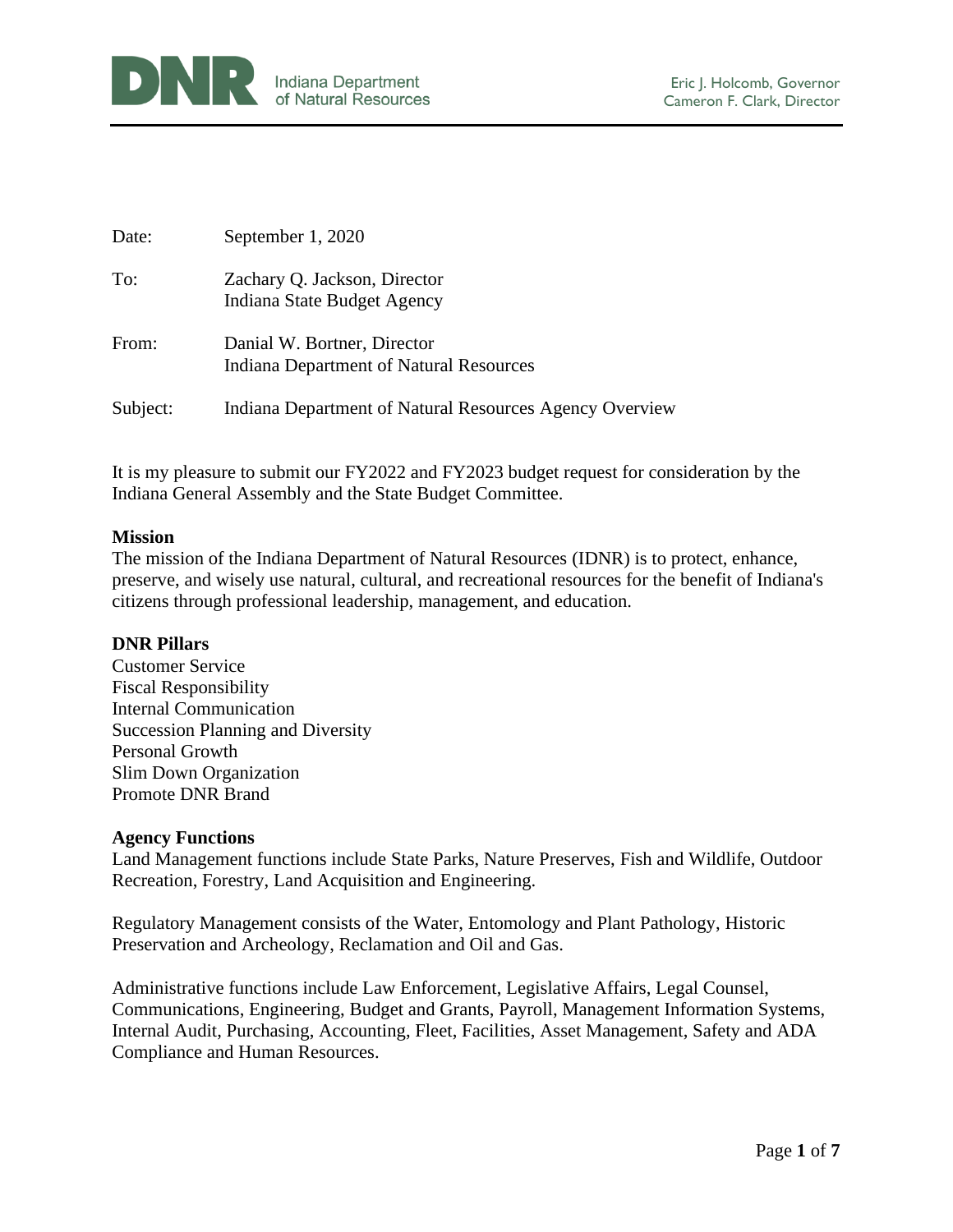IDNR has many programs and subprograms, most of which have a recreation, resource protection and/or public safety component. We also place a great deal of emphasis on our permitting, inspection, and licensing programs. Below is a list of the non-administrative IDNR divisions and a brief summary of responsibilities performed under each division.

## Entomology and Plant Pathology

Staff inspect and license nursery stock; support and advise beekeepers and honey industry; inspect and certify international shipments of grain and plant stock; and scout for exotic and invasive species.

## Fish & Wildlife

Manage the state's fish and wildlife thorough professional research, regulation of hunting, fishing, trapping, and restoration of rare species. The fish and wildlife division also stocks fish in public waters, offers hunting, fishing and wildlife watching on division properties, provides access to public lakes and rivers, and offers advice and incentives to landowners for development of wildlife habitat. Horseback riding, hiking, camping and even photography are some additional adventures to be found at Fish and Wildlife properties scattered throughout the State. Staff relies heavily on citizen input to design and apply professional wildlife practices to both public and private lands to improve habitat, promote wildlife management, and increase recreational opportunities.

## Forestry

Supports multiple uses: recreation, timber production, watershed protection, hunting, and healthy fish and wildlife populations. District Foresters can assist landowners with inspections and management plans tailored to satisfy individual forest stewardship objectives. State nurseries provide stock for landscaping, windbreaks, fire control, and other uses.

## Historic Preservation and Archaeology

Promotes the conservation of Indiana's cultural resources through public education efforts including sponsorship of Archaeology Month, Historic Preservation Month, the Underground Railroad Initiative and Historic Theater Initiative. Administers programs for protecting and preserving Indiana's prehistoric and historic archaeological sites and the valuable information that they contain. Serves as the central repository of archaeological records and reports for the state, and also houses the state's official computerized database of archaeological site information.

# Nature Preserves

Identifies, protects, and manages assortment of natural areas in order to maintain viable examples of all of Indiana's natural communities. The same attention is applied to endangered, threatened, or rare species. The Indiana Natural Heritage Data Center is used to locate and keep track of Indiana's rarest plants, animals, and natural communities.

## Oil & Gas

Regulates petroleum exploration, production and site closing activities, underground injection control, and geophysical surveying. Offers a variety of services to industry, public and other government entities including permit review, site inspections, water and soil sampling, well and pit location surveys, and remediation of damage from abandoned well sites.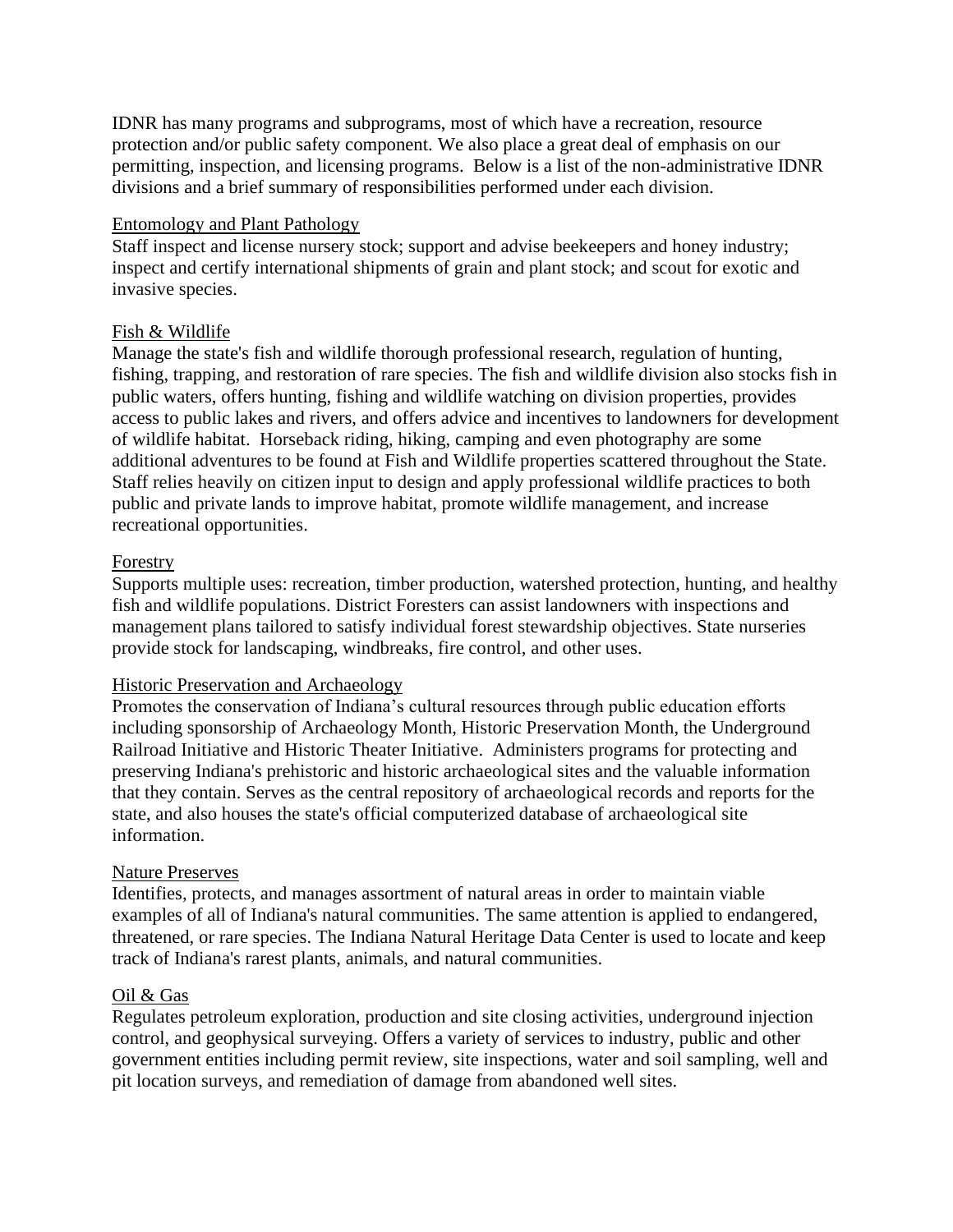#### Outdoor Recreation

A source of grant funding and assistance with master plans for park boards. Staff prepare and publish the Statewide Comprehensive Outdoor Recreation Plan (SCORP). The Streams and Trails section coordinates many of Indiana's trail projects including snowmobile and off-road vehicle trails, the Knobstone Trail, and Water Trails. The division also has GIS specialists, who maintain the Indiana Trails Inventory and assist with research and planning. A ready source of technical assistance for the development and support of outdoor activities, including community park planning; hiking and snowmobile trail development and maintenance; off road vehicle recreation; Rails-Trails assistance; and, advice for biking, canoeing, recreation grants and other forms of recreational planning.

## State Parks

There is no end of ways for visitors to enjoy and experience the wondrous variety of Indiana's natural features face-to-face…ride or hike through a forest, romp on the Dunes of Lake Michigan, sail, boat or ski on a reservoir, re-live Indiana settlement life at Spring Mill, study nature with a Naturalist, enjoy a primitive camp, get a room at one of the Inns, meet the family for a picnic, or enjoy wildlife in the natural setting.

#### Reclamation

Administers State and Federal programs for the surface mining of coal, clay, shale, or oil shale, and the restoration of lands disturbed for the extraction of these minerals. Permits and monitors active coal mines; designs and oversees construction projects restoring lands disturbed, but improperly reclaimed; responds to citizen inquiries; partners with private landowners, as well as larger citizen groups for other coal related mining and land restoration issues.

## Water

The Division of Water is a regulatory and public information agency, having diverse responsibilities associated with the evaluation of Indiana's water resources, and development near Indiana's waterways and lakes. Regulatory responsibilities include floodway construction, floodplain hazard analysis, lakebed and shoreline alteration, dam safety, conservancy districts, water use, and water well construction. The Division provides useful public information related to water availability throughout Indiana, water use, and participation in the National Flood Insurance Program. Supplies a vast array of water resource information for individual citizens, industry, environmental groups, and government agencies; primarily responsible for programs including floodway construction, dam safety, flood hazard planning, flood plain regulations, conservancy districts, and water well construction.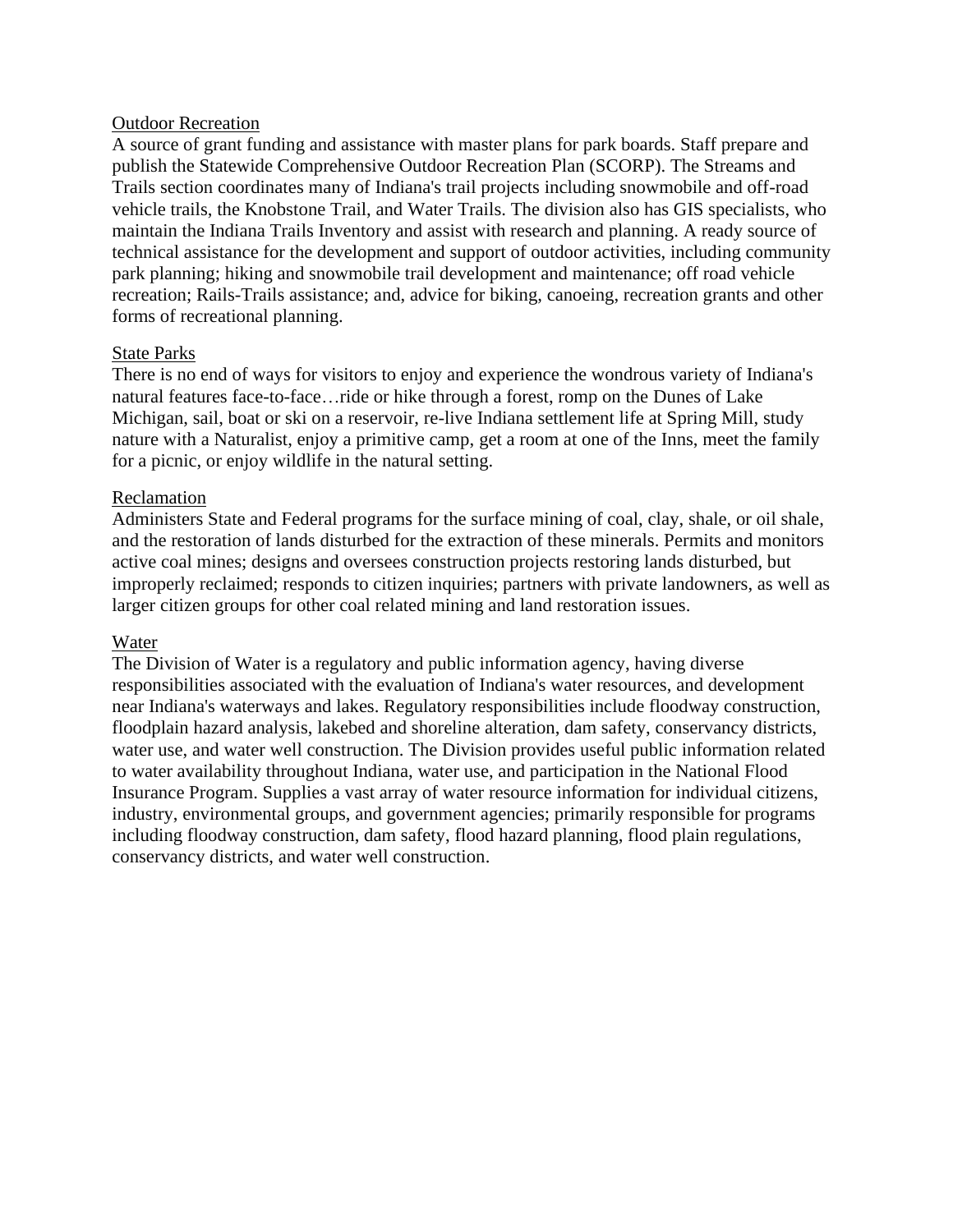# **Accomplishments**

IDNR has had many noteworthy accomplishments in the current biennium. The coronavirus pandemic certainly altered operations for several weeks, but IDNR continued on path throughout the unprecedented times. The agency continues to utilize a mixture of state, federal, and private contributions to undertake a variety of projects. Some of those accomplishments are highlighted below.

## Next Level Trails Program

• Governor Eric J. Holcomb launched the Next Level Trails grant program, which dedicated \$90 million to connect communities through more hiking, biking, and riding trails. Next Level Trails is part of Gov. Holcomb's Next Level Connections, a \$1 billion statewide infrastructure program announced in September 2018.

Next Level Trails is the largest infusion of trail funding in state history. The grant program is divided into two components: a \$70 million fund for regional projects and a \$20 million fund for local projects. Each fund will require a minimum 20 percent project match, which can include monetary contributions, land value, and in-kind donations of materials and labor. Projects funded through this program must be open to the public.

## Turkey Run SP listed on National Register of Historic Places

• Turkey Run State Park recently joined a number of state park properties listed on the National Register of Historic Places. To be considered for the National Register, the property must be associated with events, activities, or developments, as well as with the lives of people, that were important in the past. For Turkey Run, that was its association with Parke County recreation and its intact state park architecture. Generally, listings on the register are at least 50 years old and look much the way they did in the past.

## Budget Committee approves DNR maintenance funding

• In September 2019, the State Budget Committee approved the initial round of projects, including general rehabilitation and masonry for \$7.8 million, dock work for \$1.5 million, and campground updates for nearly \$1 million. Playgrounds, camp offices, restrooms, and walkways will become more easily accessible to visitors thanks to \$2.8 million dedicated to address 26 ADA projects at 20 sites. Funding for the maintenance project was allocated in the current state budget

## Reclamation project receives recognition

• An Indiana DNR Division of Reclamation project in southwest Indiana has received the highest regional award the federal Office of Surface Mining Reclamation and Enforcement (OSMRE) issues annually.

The award is for the Snow Hill project in Vigo County. The project addressed public safety concerns and environmental damage caused by two large coarse-coal refuse piles on each side of North Coal Creek. Acid mine drainage (AMD) and eroding coal refuse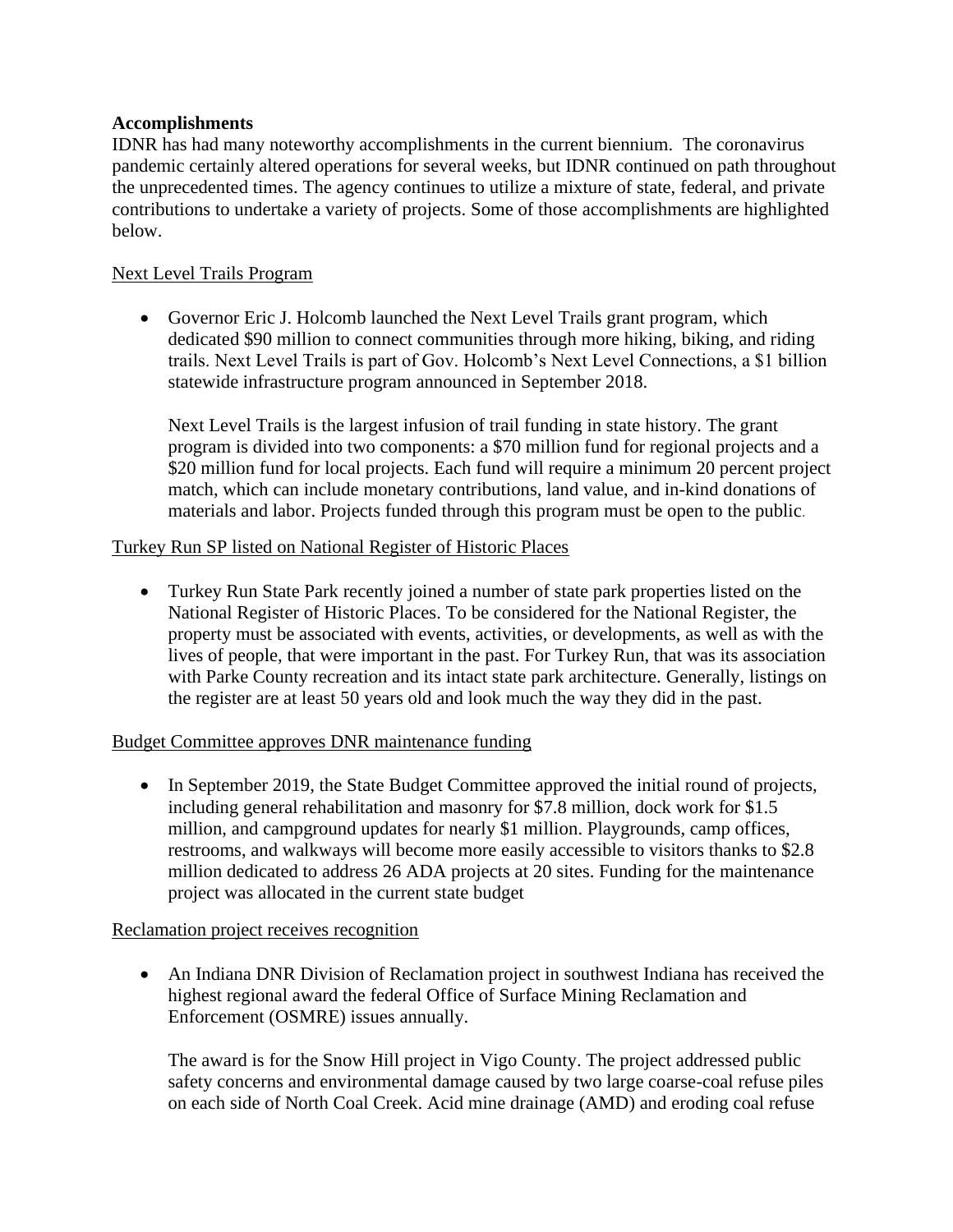from the two refuse piles clogged the channel of the creek and substantially degraded its water quality. In addition, the steep, eroding coal refuse on either side of the creek was unstable and posed a danger to visitors.

Impermeable liners and subsurface drainage structures were emplaced on the tops of the two refuse piles and covered by 3 feet of fill in order to reduce infiltration of rainwater through the piles and limit the migration of AMD from the piles to the creek. A threestage aerobic wetland and settling-pond complex was built downstream of the piles to encourage oxidation of dissolved iron and remove suspended iron oxides from the water column. The coal-refuse embankments were regraded and stabilized to eliminate the public safety hazard.

DNR Reclamation's Abandoned Mine Land (AML) program oversaw the project design, which was completed by ATC Group Services, LLC, of Indianapolis. Projectconstruction activities were done by general contractor Kerns Excavating, LLC, of Bruceville.

## Indiana K-9 program graduates seven out-of-state teams

• Indiana DNR recognized the graduation of seven K-9 teams representing the states of Kansas, Oregon, Utah, and Virginia. The K-9 teams trained and honed their skills in Orange County within southern Indiana to qualify for graduation. The Indiana K-9 program started in 1997, with a pilot program of two teams. The effectiveness of the program was quickly realized. The program grew to a team of 12 K-9 units located throughout Indiana. There is at least one K-9 unit in all 10 Indiana DNR Law Enforcement districts.

The Indiana K-9 program is not only well respected in the Hoosier state, but also recognized as one of the top programs in the nation. Indiana has helped start and train teams from seven sister natural resource agencies (Idaho, Kansas, Kentucky, Maryland, Oregon, Utah, and Virginia).

Indiana K-9 teams are trained in man-tracking, wildlife detection and article searches. All canines are trained to locate white-tailed deer, wild turkey, waterfowl, and ginseng. They may also be trained to locate other species, depending on the geographic area of Indiana the handler is stationed. Indiana teams excel in man-tracking and locating firearms.

## Tippecanoe River State Park dedicates Otter Bend Picnic Area

• Tippecanoe River State Park celebrated the opening of Otter Bend Picnic Area with a ceremony on July 30, 2020.

Picnic area development was preceded by a bank stabilization project funded through DNR's Lake and River Enhancement (LARE) program, Indiana State Parks, and a variety of outside partners including the Pulaski County Soil & Water Conservation District, Arrow Head RC&D, First National Bank of Monterey, NIPSCO, Carroll White's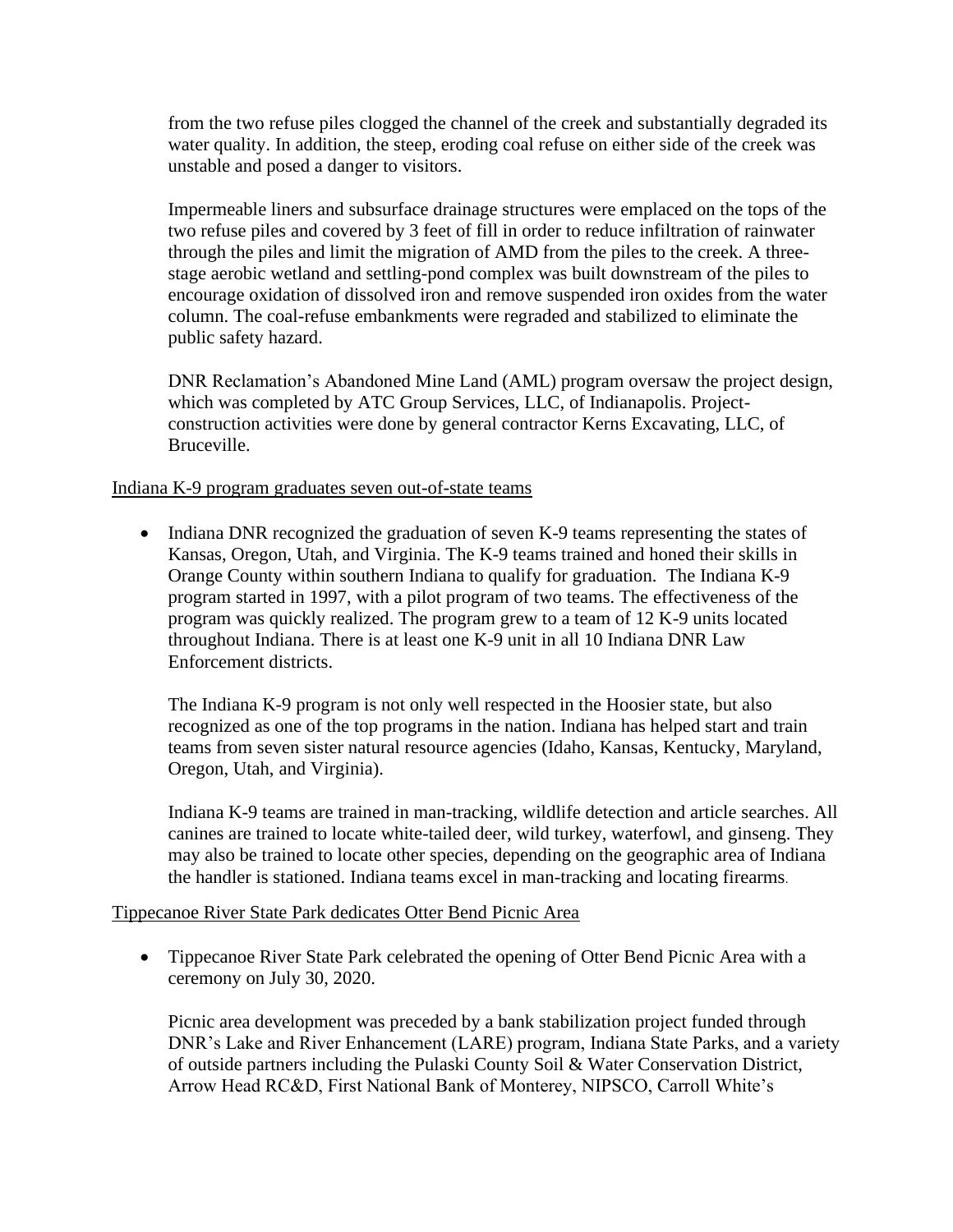Operation Round Up, Fulton County REMC's Operation Round Up, the U.S. Army Corps of Engineers, Kevin Podell and The Nature Conservancy.

#### Governor Holcomb announces two new state forests

• Governor Eric J. Holcomb announced the establishment of two new Indiana state forests at a ceremony in Morgan County.

Ravinia State Forest, near Paragon, encompasses 1,500 acres of wooded rolling hills, valleys, and restored cropland. The area now known as Mountain Tea State Forest consists of more than 1,150 acres east of Nashville. The state's public lands now include 15 officially designated state forests.

Recreation opportunities at the new state forests include wildlife viewing, hiking, and the gathering of wild berries, nuts, and mushrooms. Hunting is also permitted in state forests. The new state forests also serve as two locations for [the Governor's Million Trees](https://www.in.gov/dnr/forestry/10343.htm)  [program,](https://www.in.gov/dnr/forestry/10343.htm) which is an initiative to plant one million trees by 2025. More than 700 acres of Mountain Tea State Forest, formerly managed by The Nature Conservancy, had been acquired by the State of Indiana in 2013 with the assistance of the U.S. Forest Service through the [Forest Legacy Program.](https://www.in.gov/dnr/forestry/4569.htm) Additional acreage had been acquired in 2009 through purchases from private landowners.

## **Objectives for the next Biennium**

During the current biennium, IDNR has reviewed programs and related business practices to reduce operational costs yet still providing services required by law and those services our customers expect. We continue to hold public meetings, conduct surveys, and listen to public opinion. It is important our customers understand the purpose and benefits of IDNR. We will continue to seek out new partners, sponsorships, donations, volunteerism, and/or other forms of support from individuals, foundations, corporations, non-profit organizations, and other entities to enhance our existing programs and to provide the best possible quality in our future programming. We will also continue to review our organizational structure in order to obtain increased efficiencies and streamline processes.

## **Key Performance Indicators**

IDNR has three key agency performance indicators which are reported by the respective divisions, and then rolled up into a target number for the agency.